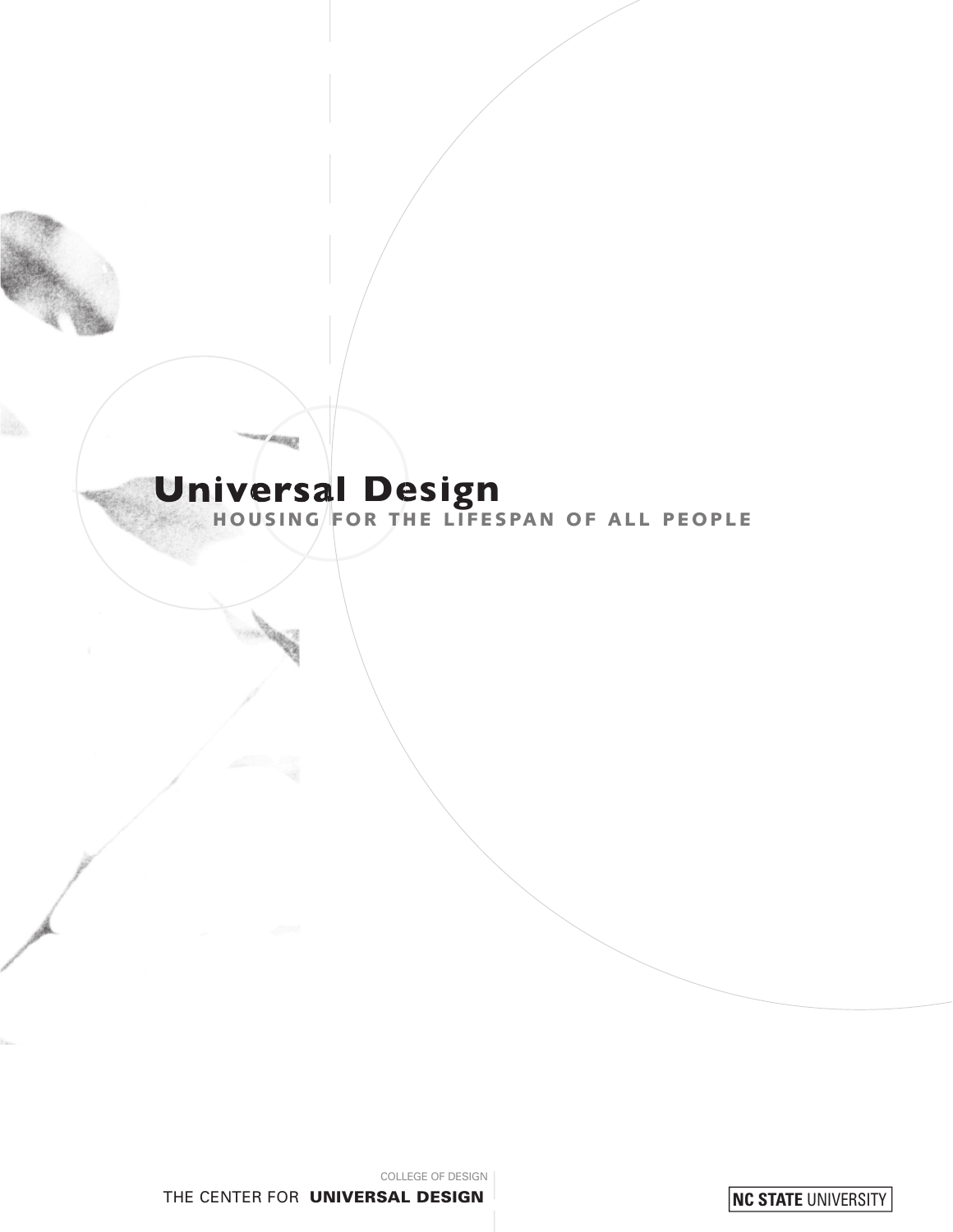"Too often older or disabled people live limited lives or give up their homes and neighborhoods prematurely because standard housing of the past cannot meet their needs. While a truly universally usable house is a goal for the future, many features in houses today already are or easily can be made universally usable. The universal design concept increases the supply of usable housing by including universal features in as many houses as possible, and allows people to remain in their homes as long as they like."

**Ronald L. Mace, FAIA Architect and Product Designer**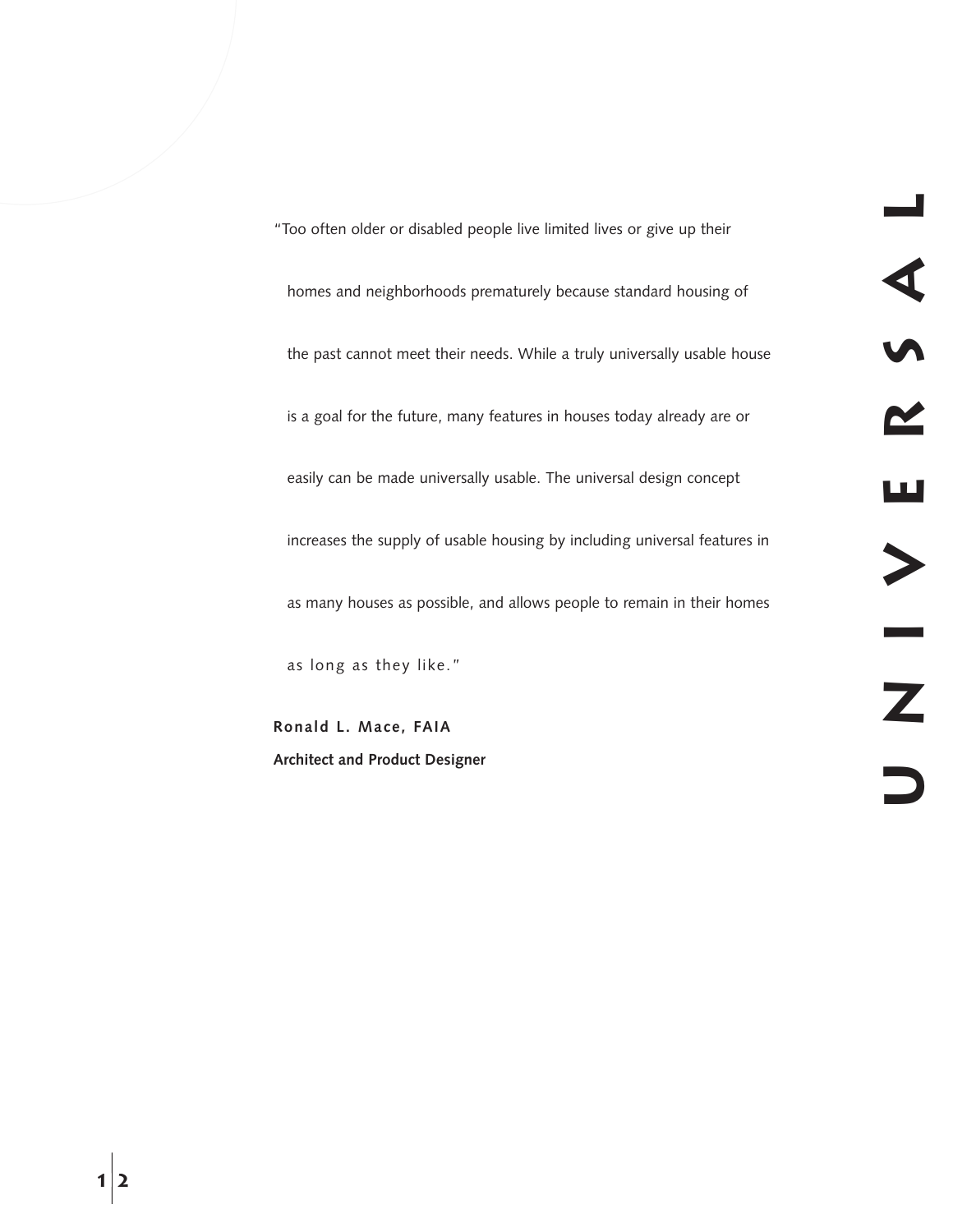# UNIVERSAL DESIGN<br>**UNIVERSAL:** applicable or common to all purposes, **a** definition **conditions, and situations**

The intent of the universal design concept is to simplify life for everyone by making more housing usable by more people at little or no extra cost. Universal design is an approach to design that incorporates products as well as building features and elements which, to the greatest extent possible, can be used by everyone. While accessible or adaptable design requirements are specified by codes or standards for only *some* buildings and are aimed at benefiting only *some* people (those with mobility limitations),the universal design concept targets *all* people of *all* ages, sizes, and abilities and is applied to *all* buildings.

What is a universal feature? Any component of a house that can be used by everyone regardless of their level of ability or disability. Universal features are generally standard building products or features that have been placed differently, selected carefully, or omitted. For example, standard electrical receptacles can be placed higher than usual above the floor, standard but wider doors can be selected, and steps at entrances can be eliminated to make housing more universally usable. Examples of other universal features in housing are:

- $\bigcirc$  handles for doors and drawers that require no gripping or twisting to operate-such as louver or loop handles;
- living space on one floor or stair landings big enough to accept lifts;
- audible and visual alarm systems
- storage space within reach of both short and tall people.

Some products and design elements are already universal. Others can be made so. Manufacturers and builders who use the universal design concept will design their products and buildings to be as usable as possible by a larger population including children, older people, and people with disabilities.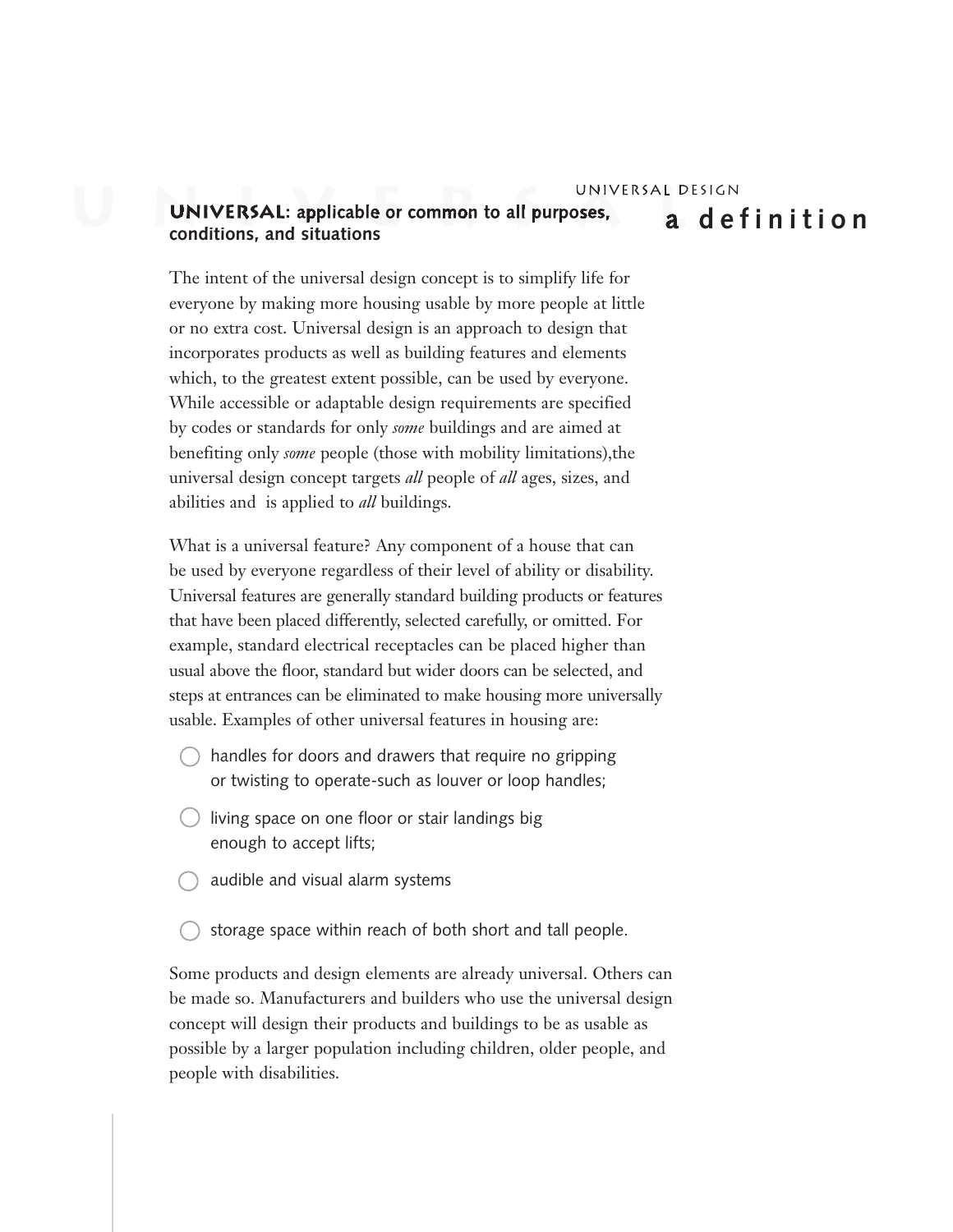**design concept**<br>aby **by**<br>CONSID**example 2**<br>**example:**<br>**example:**<br>**example:** porary<br>rnoratporat-<br>se all **experienced** by **experienced** by **experienced** by **experienced** by **experienced** by **experienced** by **experienced** by **experienced** by **experienced** by **experience everyone**<br> **everyone**<br> **ortance as they**  The universal design concept considers<br>those changes that are experienced by<br>everyone as they grow from infancy to<br>old age. Problems related to temporary<br>or permanent disabilities are incorporated into the concept as well. Because all groups are placed within the context of normal expectations of the human condition, trying to justify the importance<br>of each vulnerable population group becomes unnecessary."

> **h.D.**<br>nner **infantant and the set of the set of the set of the set of the set of the set of the set of the set of the set of the set of the set of the set of the set of the set of the set of the set of the set of the set Leon A. Pastalan, Ph.D. Gerontologist and Urban Planner**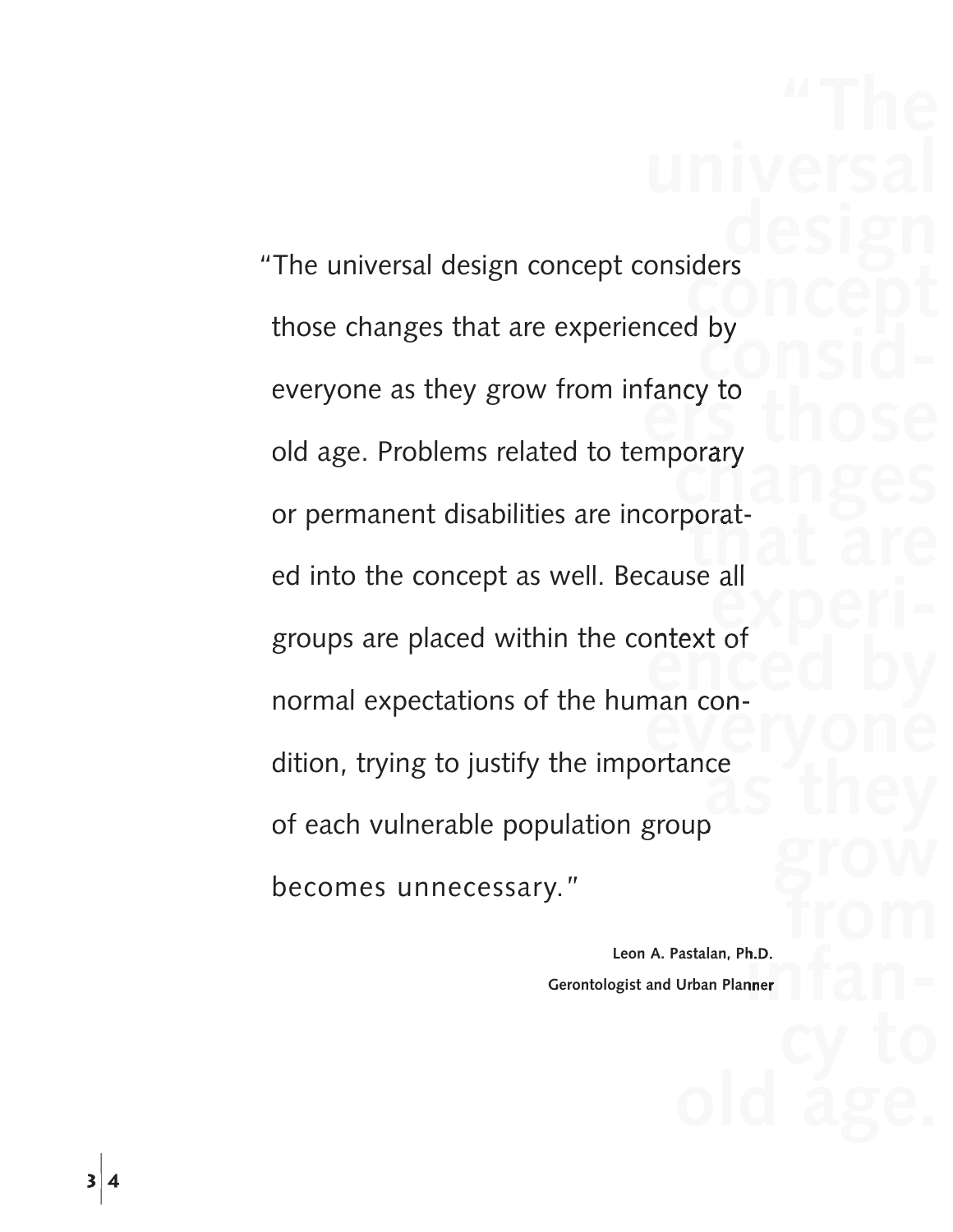## **D** e seu de la component de la component de la component de la component de la component de la component de la component de la component de la component de la component de la component de la component de la component de l Universal Design  **t h e r a t i o n a l e**

Living spaces have long been designed for use by one "average" physical type – young, fit, male, and adult. The fact is that only some of us fit that description, and none of us can be described that way for a lifetime. As children, as older adults, or as physically disabled people, millions are never average. Many millions more, because of a broken limb, serious illness, or pregnancy, know how unsettling it is to try to function in an environment that no longer meets their needs.

The point is, no "average" actually represents the majority because too many people have vastly differing requirements. The composition of our population is changing. Many people are surviving permanently disabling accidents and illness and even more are living longer. It would seem logical that the spaces built to accommodate this population must, by necessity, change also.

The building and design industries have responded to this need for change by producing special products and spaces for special groups. But "special" is often synonymous with "expensive". Specialization leads to complicated building standards and products which, in the end, seldom meet the needs of more than a fraction of those they were meant to help and often seem to stigmatize and separate them further from other people.

Universal design succeeds because it goes beyond specialization. The concept promotes designing every product and building so that everyone can use them to the greatest extent possible – every faucet, light fixture, shower stall, public telephone, or entrance. Universal design is a revolutionary but practical leap forward in the evolution of building and design procedures. When designers and manufacturers seize this concept, universal design will become common, convenient, and profitable.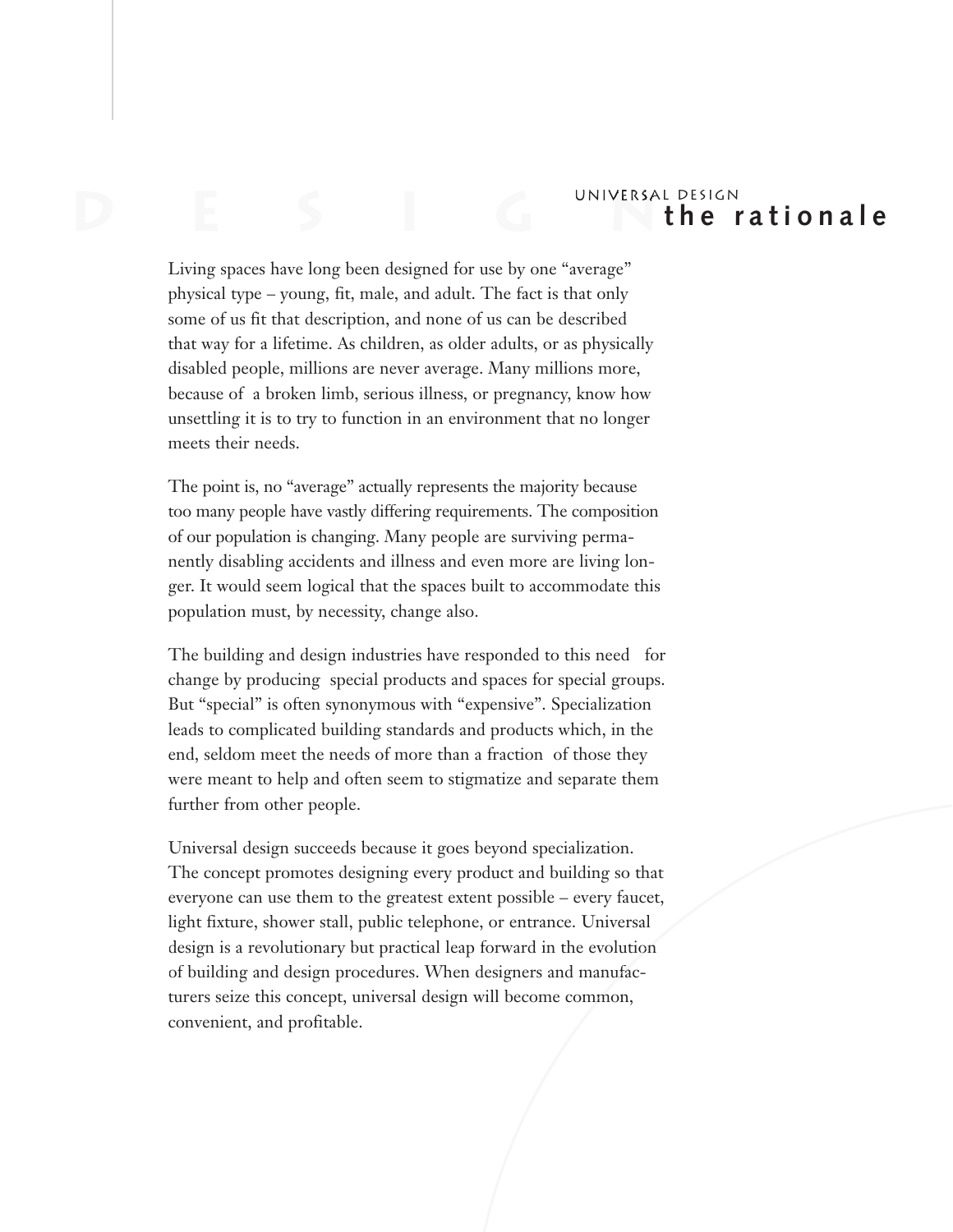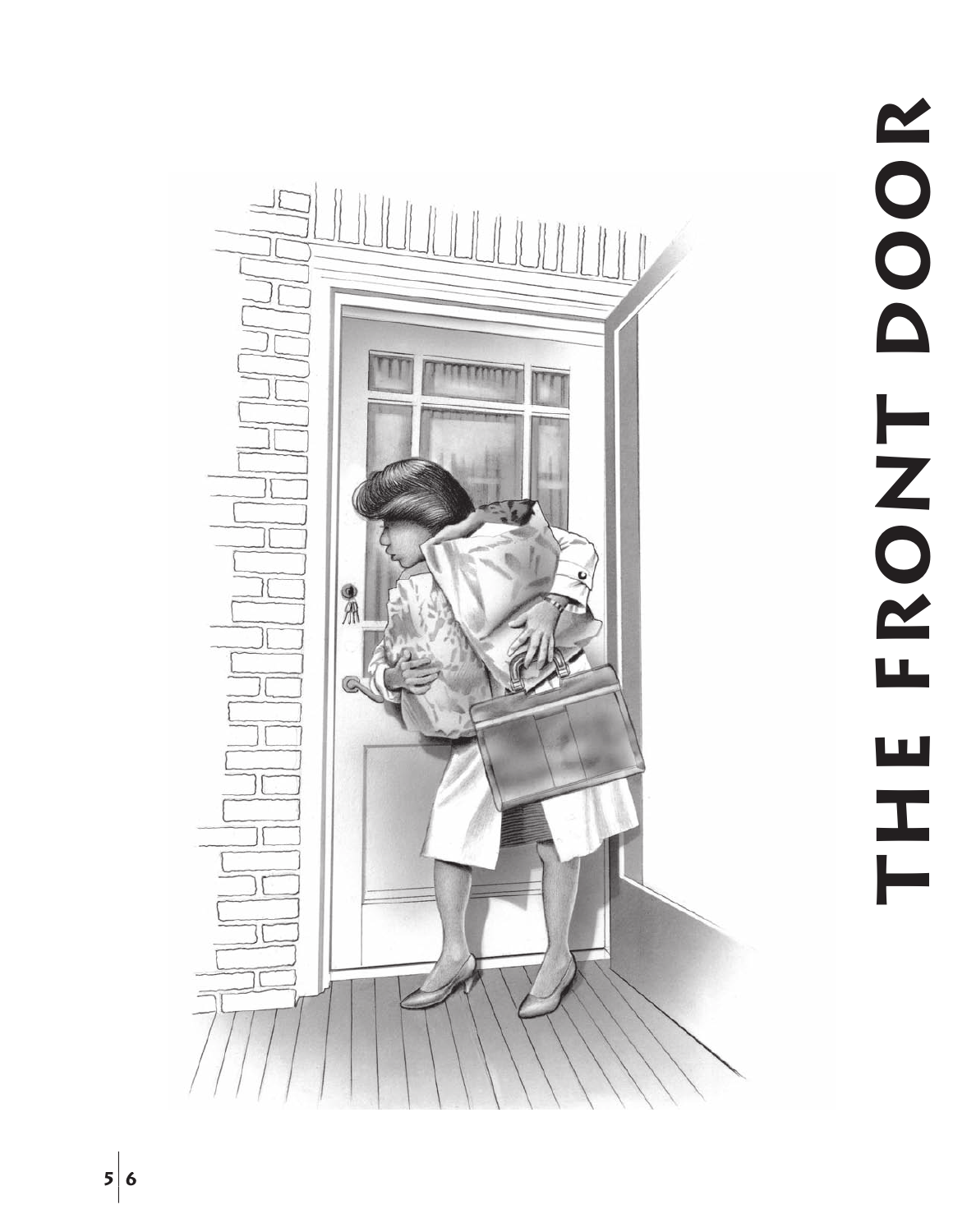## **T h e f r o n t d o o r** Universal Design  **i n v i s i b l e s o l u t i o n s**

A walk through a house with universally designed features shows that they are simple and often almost invisible.

The front door to the house is made easier for everyone to open by one simple change – a lever handle in place of the traditional knob. This is appreciated by anyone returning home with hands and arms full of parcels, a briefcase, grocery bags, a baby and a diaper bag, or a cane. Small children can manipulate a lever more easily than a knob, as can those with arthritis or other physical disabilities that limit a full range of movement.

#### **cost**

While commonly available in Europe, lever handles were once used in this country as expensive hospital hardware to benefit busy people moving quickly from room to room with trays and medicines. Today, levers are popular and stylish. Available from local hardware stores and building supply houses in a variety of materials, colors, and prices, they can be used anywhere. For no additional cost, in new construction, lever handles with locksets and other safety features can replace less usable hardware of the same quality. In fact, an inexpensive non-locking lever hardware set for a passage door may cost as little as \$15.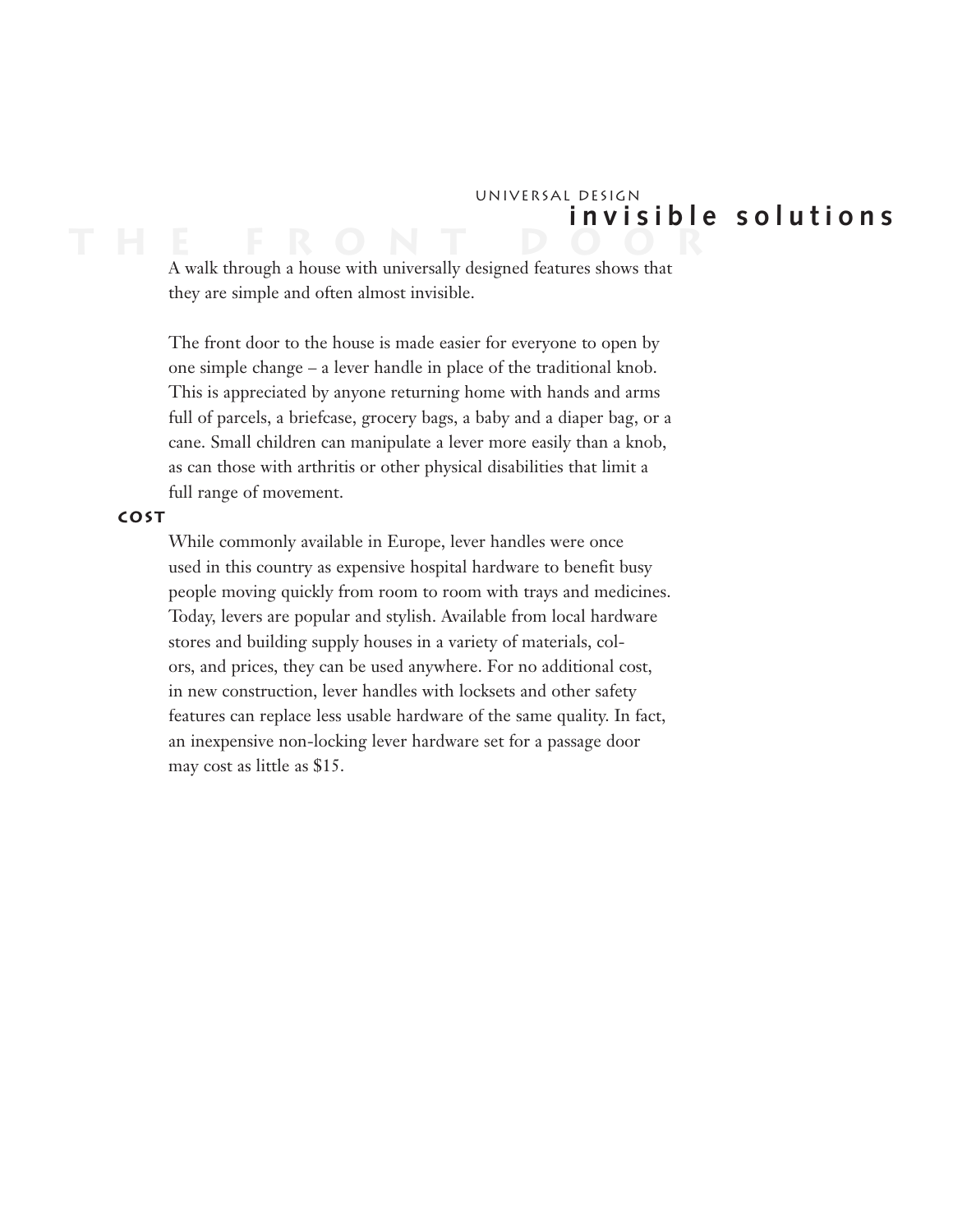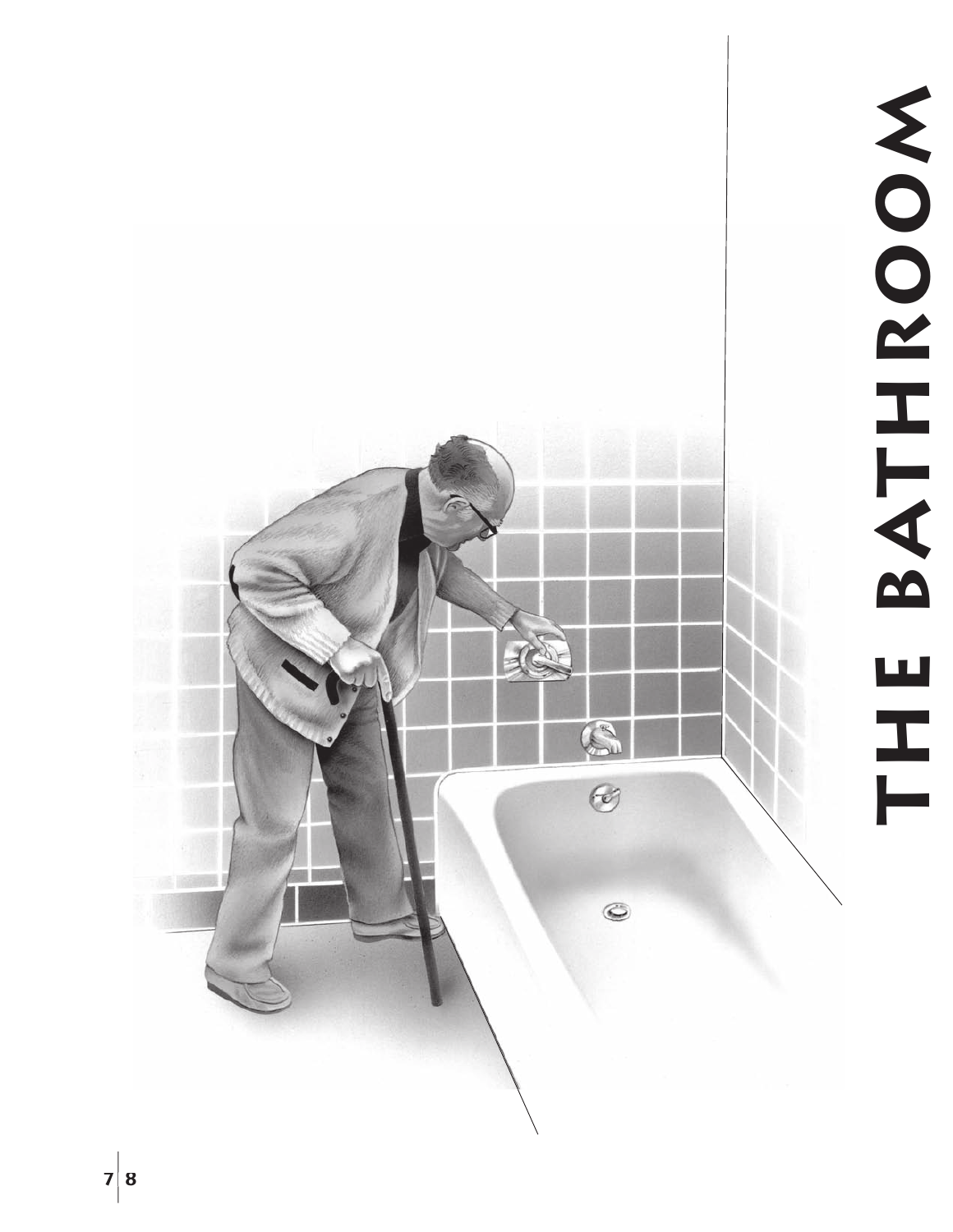## **T h e b a t h r o o m** Universal Design **i n v i s i b l e s o l u t i o n s**

The bathroom wall above the tub appears conventional, but it is actually reinforced with blocking. Built into the wall itself, blocking allows the wall to accept grab bars when, and if, they are needed by the residents.

The bathtub faucet is located close to the outside rim of the tub making it easy for everyone to reach. Wheel-chair users and other mobility impaired people need to have the controls in this offset position. Non-disabled people will discover that what is a necessity for some can be an added convenience for others.

#### **cost**

The universally designed bathroom is slightly larger than a conventional bathroom to accommodate wheelchair users. The extra space allows more than one person to occupy the bathroom at the same time so that, for example, a parent can help a child brush his teeth, or provides space for furniture or additional storage.

The offset tub control requires only about six inches of additional supply pipe. Since the additional cost of materials and labor should not be any more than \$5 to \$20 per tub, offset tub controls could easily become standard features in all housing.

The extra space in a larger bathroom need not increase the overall square footage of the house. The required inches can usually be "borrowed" from a closet or utility space. Although it is not always possible to increase the bathroom size without increasing the overall square footage, any additional cost could be balanced by the greater market for the universal home and its extended lifetime occupancy for older owners.

"The overwhelming preference of older persons is to age in place; that is, to remain in their homes as they grow older. It is essential that residences be designed to be safe, comfortable, and accommodating to persons of all ages but particularly to those who are faced with diminishing physical abilities which make daily domestic routines difficult to manage. Universal design is a concept that will enable older people to remain in their homes as they would wish"

 **Cyril F. Brickfield Former Executive Director of AARP**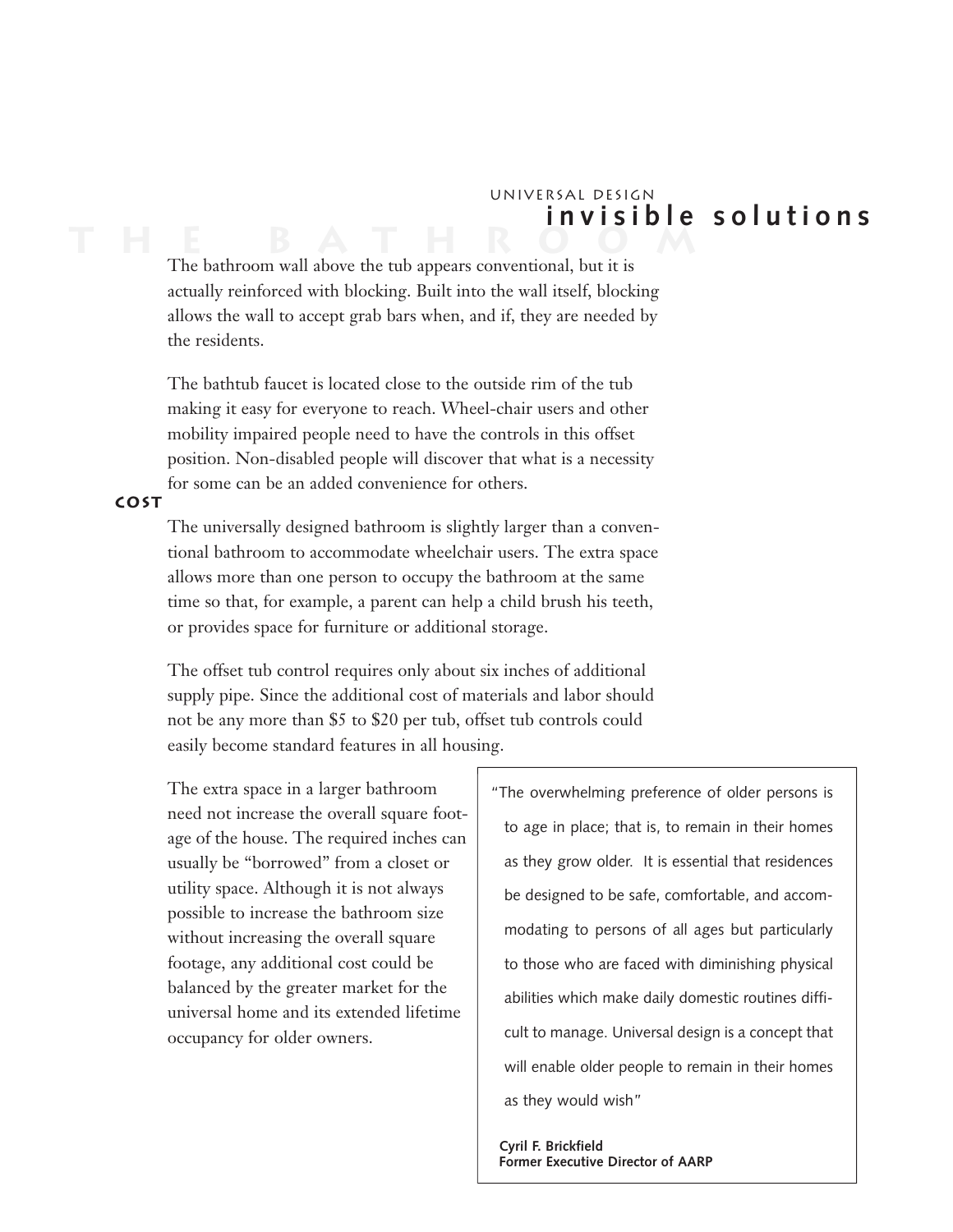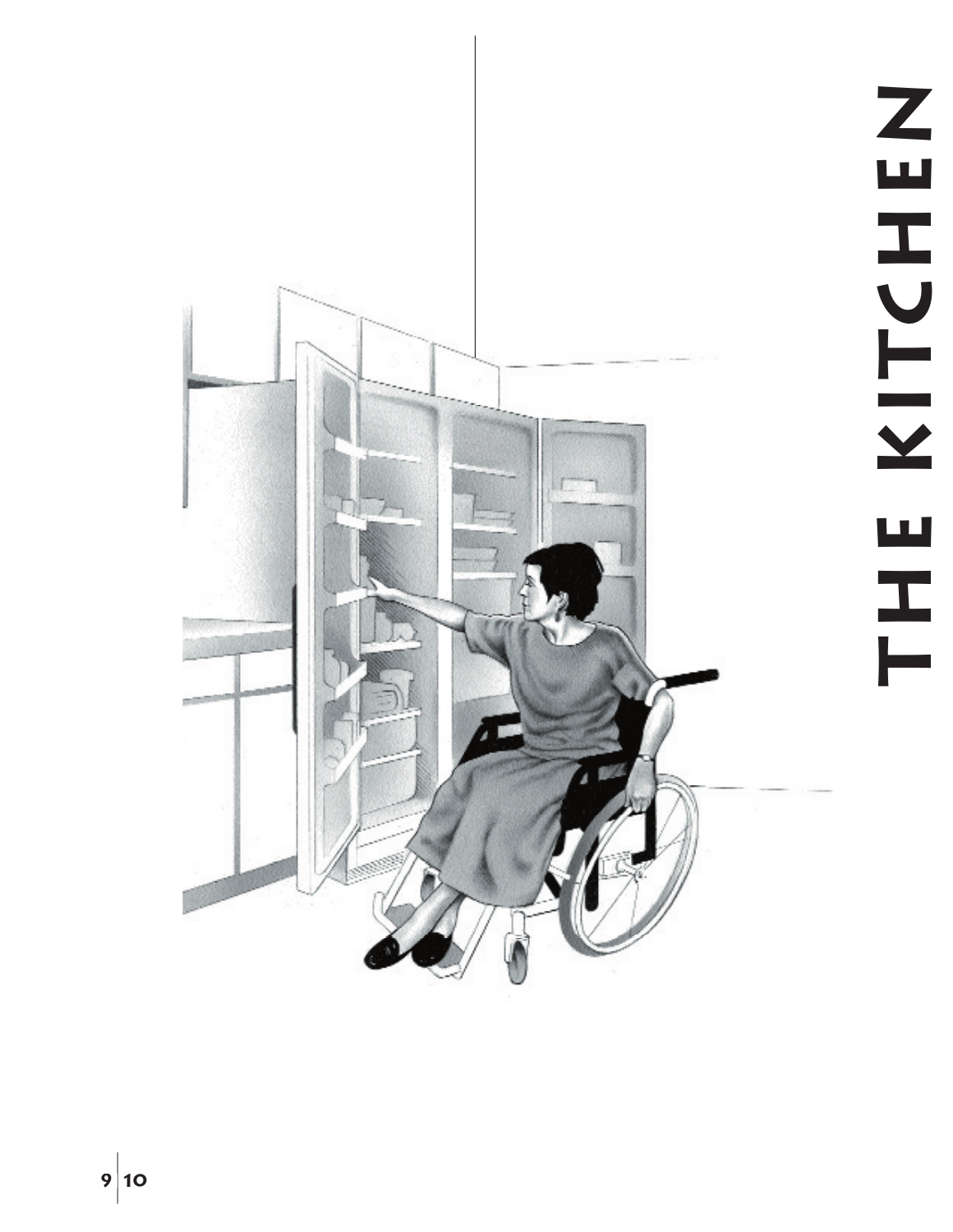## **T h e K i t c h e n** Universal Design  **i n v i s i b l e s o l u t i o n s**

The kitchen has the usual appliances – oven, stove, and refrigerator. However, the refrigerator is a standard side-by-side refrigerator/ freezer and the stove has front or side mounted controls; both can be used by a greater number of people. The advantage of the side-by-side refrigerator/freezer is that it places both the freezer and refrigerator compartments within reach of everyone, even children.

The cabinets also look and function like conventional cabinets. The difference is that the counters can be adjusted to any level to suit users of different heights.

#### **cost**

Although more expensive than other models, the side-by-side refrigerator/freezer is a universally usable product that is already on the market. A medium priced side-by-side refrigerator/freezer will cost approximately \$150 more than a medium priced over-under refrigerator/freezer\*. For those who can afford it, the side-by-side expands the universality of a home which already has other universal features that are no-cost or low-cost.

Adjustable height counters could become a universal feature. While in most states they are only required in accessible housing for disabled people, New York and California have incorporated them as adaptable features in multi-family housing. Although innovative, low-technology approaches exist for providing adjustable height counters, no manufacturer has yet mass produced them. The manufacturer who chooses to do so could reduce the cost of the counters, and find a growing and profitable market for this product.

\*Prices will vary regionally. The price quoted here is valid only in the southeastern United States.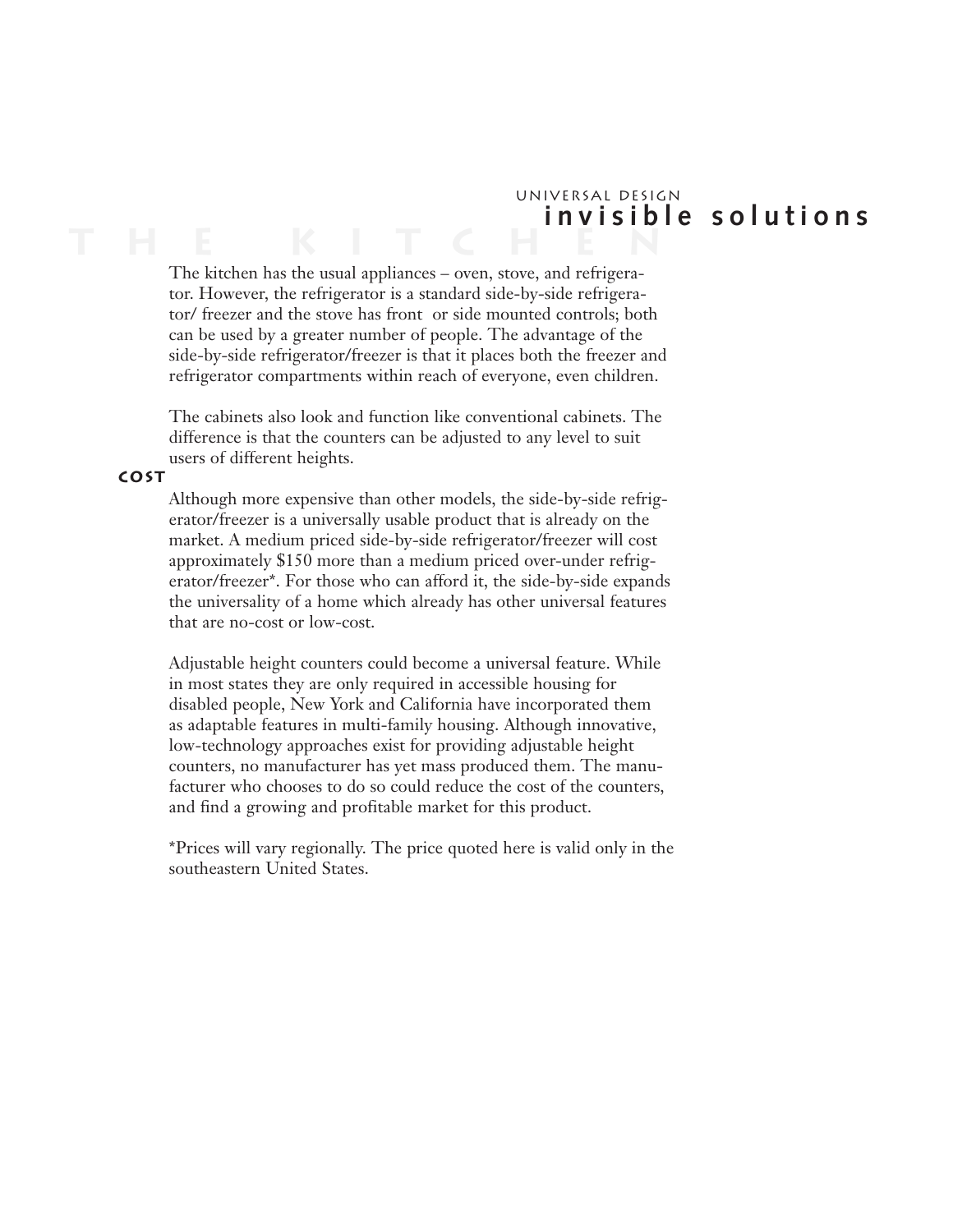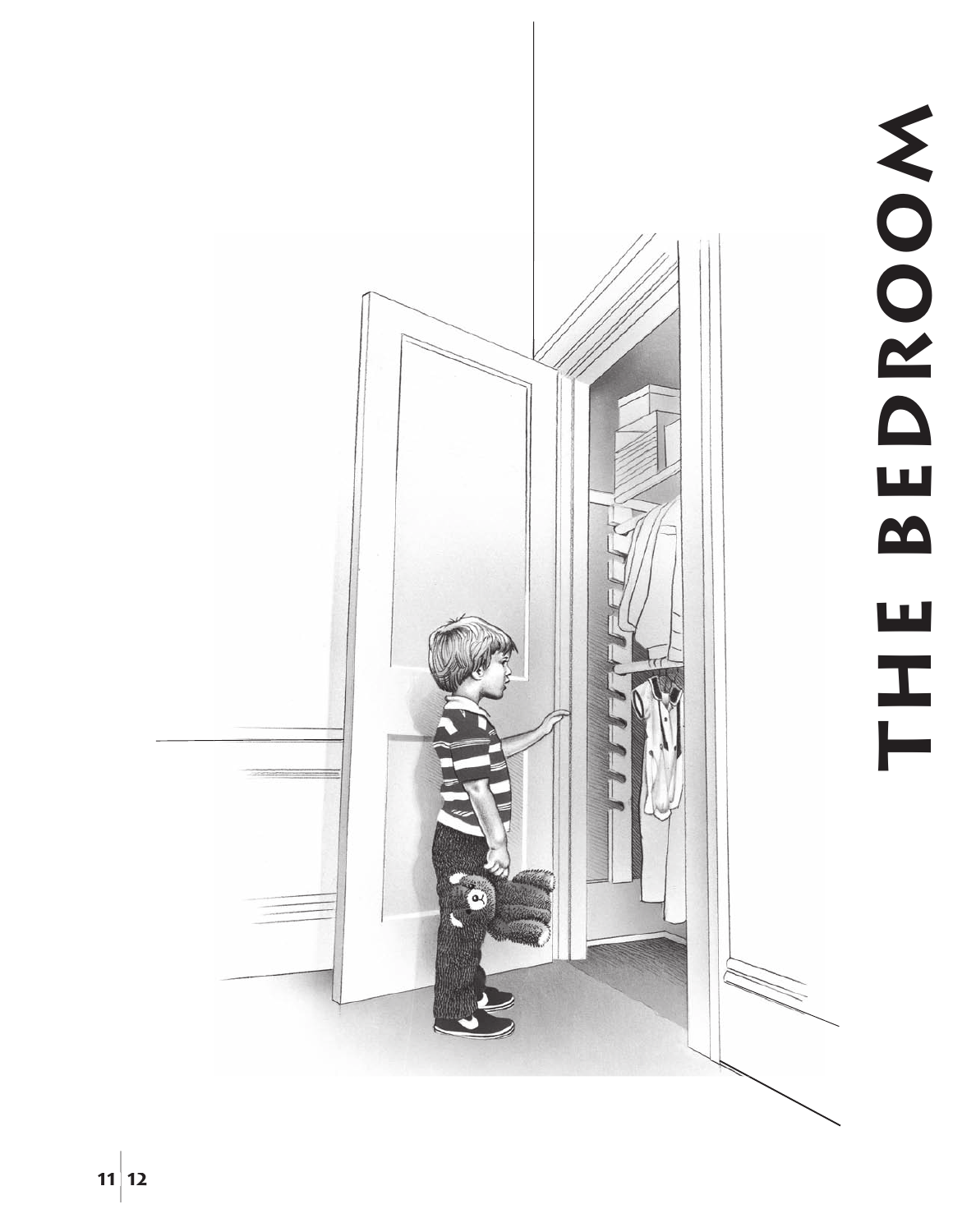#### Universal Design

# **T h e B e d r o o m i n v i s i b l e s o l u t i o n s**

The bedroom clothes closet rods appear to be standard. The difference is in the way rods are mounted. Notched mounting blocks on either wall allow the rods to be lowered or raised to accommodate people of all heights and ages. Children's closets can "grow" with them. People temporarily restricted to wheelchairs can lower rods to be within their reach.

A wider passageway door leading from the hallway to the bedroom is another universal feature that is invisible until furniture movers or wheelchair users discover its advantage.

#### **cost**

The adjustable closet rod detail may cost the price of two pieces of 1" x 4" and the time it would take a carpenter to cut the notches in each. If individually custom made by a competent carpenter, they should cost no more than \$20 to \$30 a pair, much less if mass produced. Manufactured and sold through building suppliers these brackets and rods would cost no more than fixed hardware and could be a profitable item to the manufacturer. Clearly, this universal feature could be made standard in all housing.

Wider doors do not increase construction costs because the extra cost of the wider door is offset by the higher cost of the wall area it replaces. Introducing the one-size door by making 2'-10" wide passage doors standard also eliminates the additional costs of planning, ordering, stocking, and coordinating numerous door sizes for every job.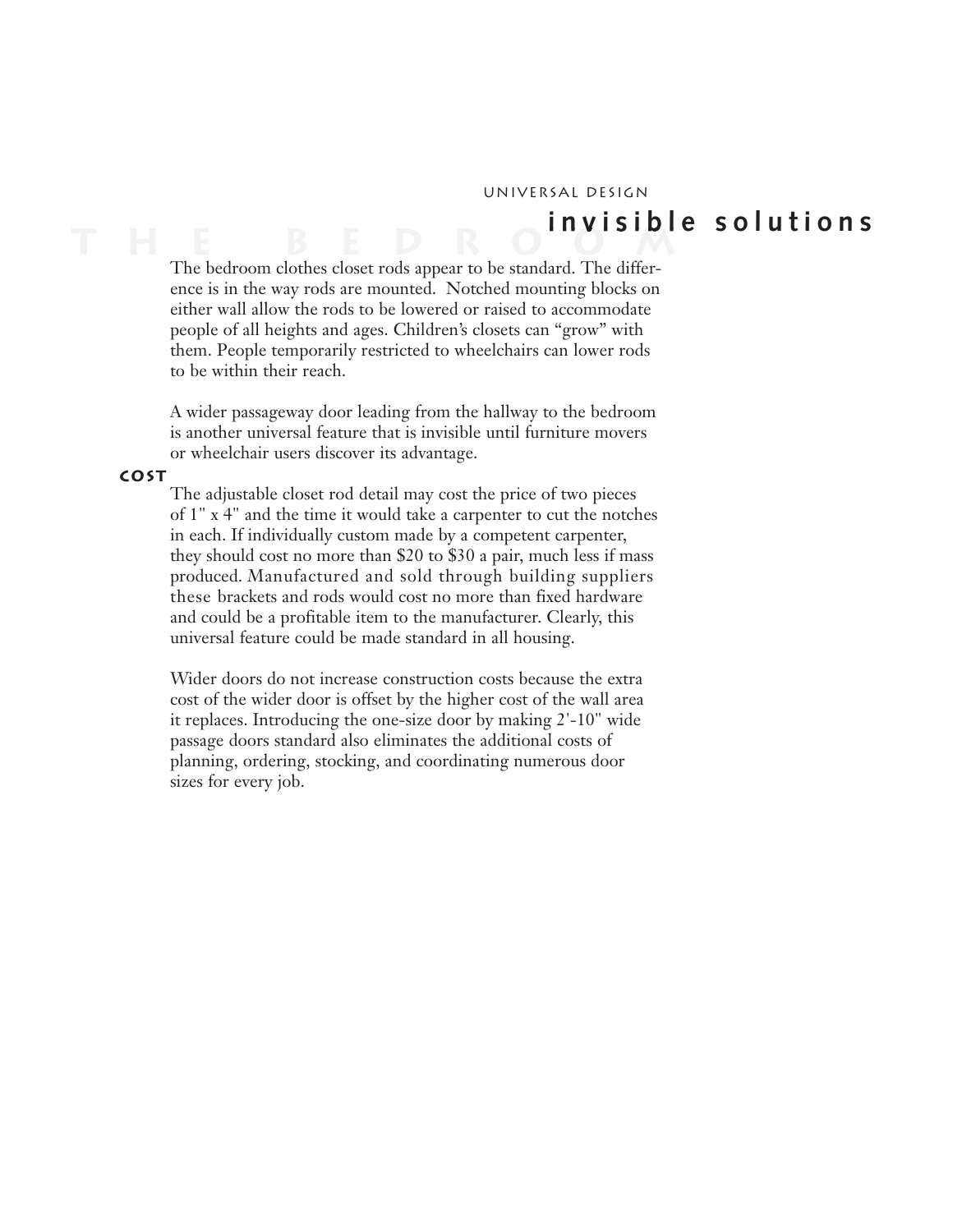# Universal Design **a l o w - c o s t s o l u t i o n**

Many universal features are no-cost options. Others are low-cost solutions that can become no-cost with widespread use. In our society, mass production is used to keep costs low and to produce products that are widely marketable. Because universally designed products make as little as possible "special", make as much as possible "standard", mass producing design that is both usable and attractive to everyone can become a practical reality.

"Today's architects address the life cycle of buildings. It is time that they began to address the life cycle of people as well. Universal design is considerate of the human lifespan and the continuum of abilities of all individuals."

 **Ruth Hall Lusher, D. Arch. Candidate**

"Specifying different features for different groups of

people will always cost more and require massive coor-

dination and selective judgment about who should be

accommodated and where. All of these impossible

issues are eliminated by the universal design concept."

**Edward Steinfeld, D. Arch. Architect and Gerontologist**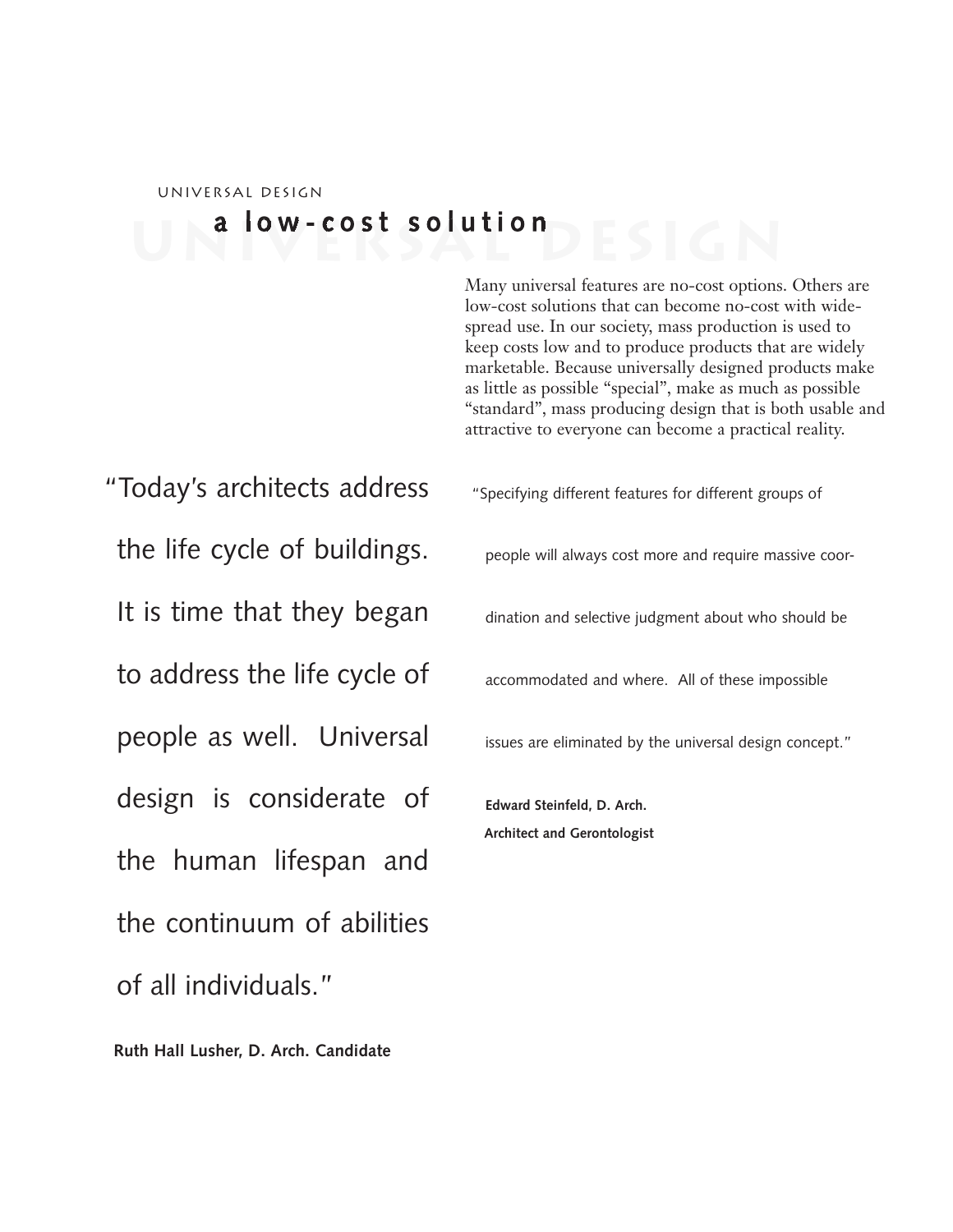**Include universal features in your home for easier living throughout your lifetime. Include universal design features in speculative housing for increased profits, expanded markets, and better housing for all.**

### Universal Design

Universal design benefits the public and the entire building industry. For builders, the benefits are less construction coordination, lower costs, and manufactured rather than custom-built features; for designers, less design time, fewer compliance and liability problems, and features that can become standardized. For manufacturers and suppliers, the advantages are larger volumes of fewer products. For building owners, the benefits are rentable units that are attractive to everyone. Finally, the advantage to the consumer is comfortable surroundings that suit a lifetime of changing needs.

Statistics derived from such benefit programs as social security, disability payments, and Medicaid suggest a disabled population of 46 million. Since most affluent disabled people are not listed on the rolls of government programs, many industry people place this number much higher. For example, the manufacturers of support devices and medical equipment estimate that there are 80 million disabled people. Researchers in the disability field include the families and friends of disabled and elderly people among those who benefit from accessibility (and therefore universal design) and arrive at a figure just over 100 million people involved in, or directly affected by, disability issues.

No matter which figure is used, it is clear there is a growing market for universal design in housing and an increasing body of how-to-do-it information. The simplicity of the concept, the subtle, non-obtrusive, almost invisible features required, and the potential profits are generating opportunities for creative innovation among those who produce and market housing.

#### **For more information contact the people and organizations listed on the back of this brochure.**